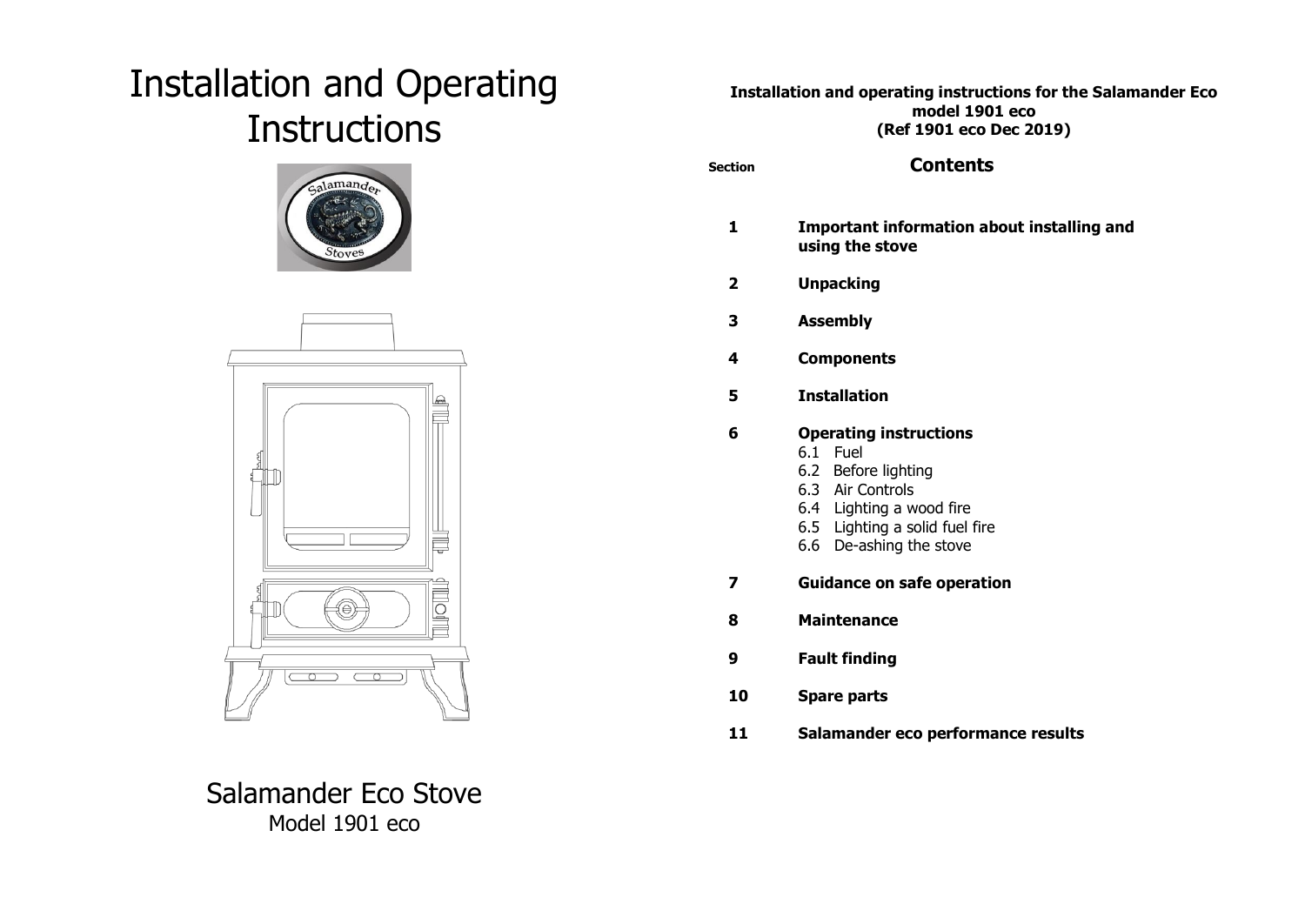# **1 - Important information about installing and using the stove**

- **PLEASE READ THESE INSTRUCTIONS CAREFULLY** For your safety it is very important that your stove is correctly installed. Take care when assembling and moving the stove. It is made of cast iron and is very heavy (47kg)
- All national and local regulations, including those referring to national and European standards need to be complied with when installing the stove.
- The stove must be installed by a registered installer or approved by your local building control officer.
- Only use for domestic heating purposes.
- Burn only approved fuels (wood or smokeless fuel). Do not use petroleum-based products or use the stove as an incinerator.
- This stove will become very hot whilst in operation and due care should be taken. Use only the tool provided to operate the door handles, air controls, riddling control and ash pan. Always use a fireguard in the presence of children, the elderly or the infirm. Do not place flammable objects on or near the stove.
- The stove must NOT be installed into a chimney that serves any other appliance and is suitable for intermittent burning.
- There must be a suitable air supply into the room where the stove is installed, and care should be taken not to block the front or back air inlets to the stove.
- There must NOT be an extractor fan in the same room as the stove as this may cause fumes to be emitted into the room.
- Do not make unauthorised changes or modifications to the stove and use only recommended spare parts.
- The stove and chimney flue must be regularly cleaned. It is especially important to check for blockages following a prolonged shutdown period. It is recommended that the stove and flue is regularly maintained by a competent engineer.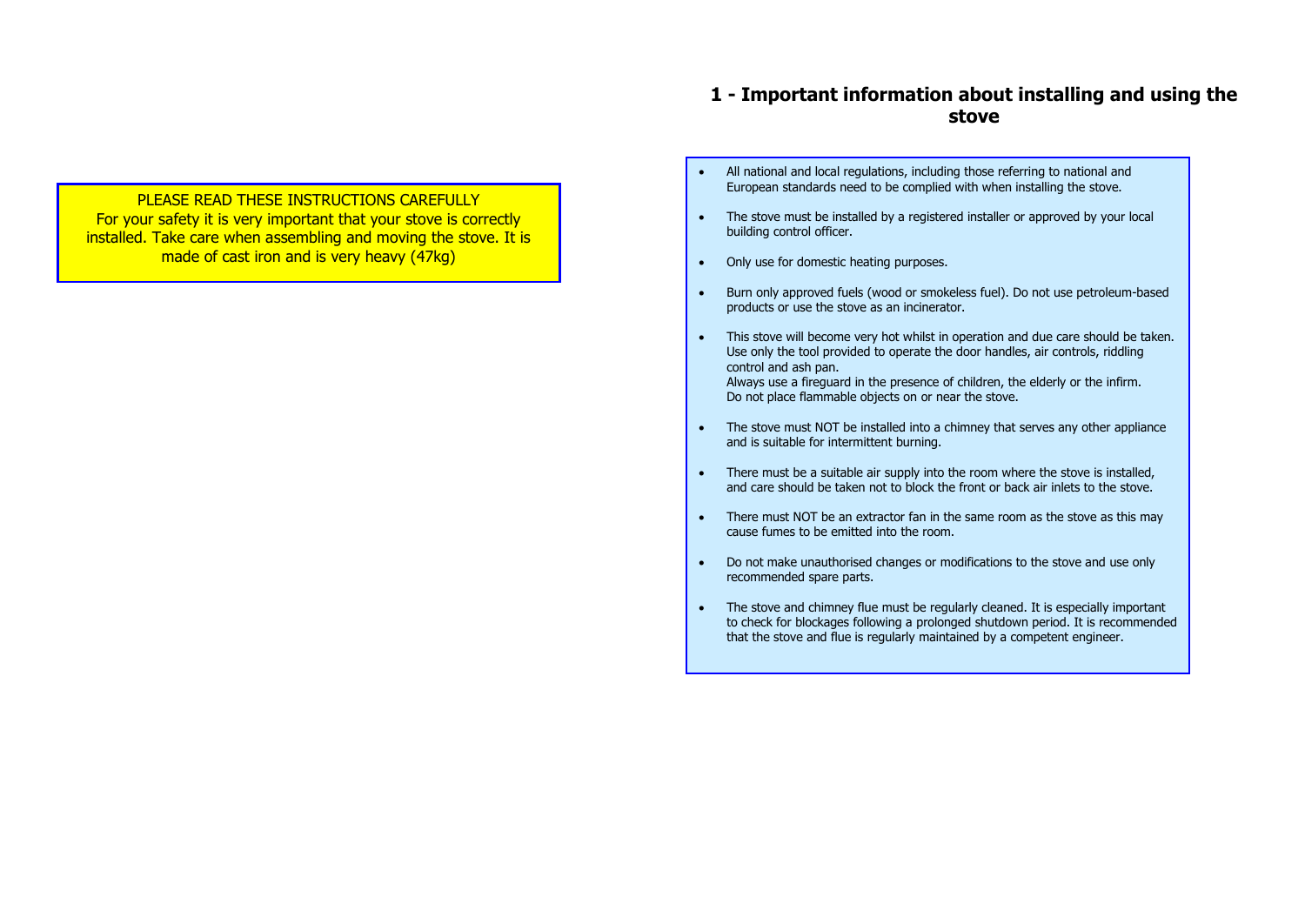# **2 – Unpacking**

TAKE CARE Remember the stove is made of cast iron and is very heavy. **3 – Assembly** 

The stove is supplied with the flue collar fitted to the top. If the installation requires the flue to exit from the rear of the stove, swap the collar for the blanking plate on the back before assembling the firebox as described below.

Carefully open the firebox door and remove the packing. Inside the stove will be the following items:

3.1 Lay the stove carefully on its side and attach one leg to each corner of the base using the bolts and washers. Carefully lift the stove back upright to rest on its feet.



## **Packing list**

- 1 Stove body with grate and grate centre installed.<br>2 Legs x 4
- 2 Legs x 4<br>3 Leg bolts
- 3 Leg bolts with washers x 4<br>4 Left Air Brick
- 4 Left Air Brick<br>5 Right Air Brick
- 
- 5 Right Air Brick<br>6 Baffle Plate 6 Baffle Plate<br>7 Fire bars
- 
- 7 Fire bars<br>8 Ash pan
- 8 Ash pan<br>9 Salaman Salamander multipurpose tool
- 10 Dustpan and brush

3.2 Check that the grate and grate centre is located correctly and sitting horizontally in the stove. Check the riddling mechanism operates and moves freely.



3.3 Build the firebox inside the stove by locating first the baffle, then the left fire brick, followed by the right fire brick. The weight of the baffle holds the assembly together.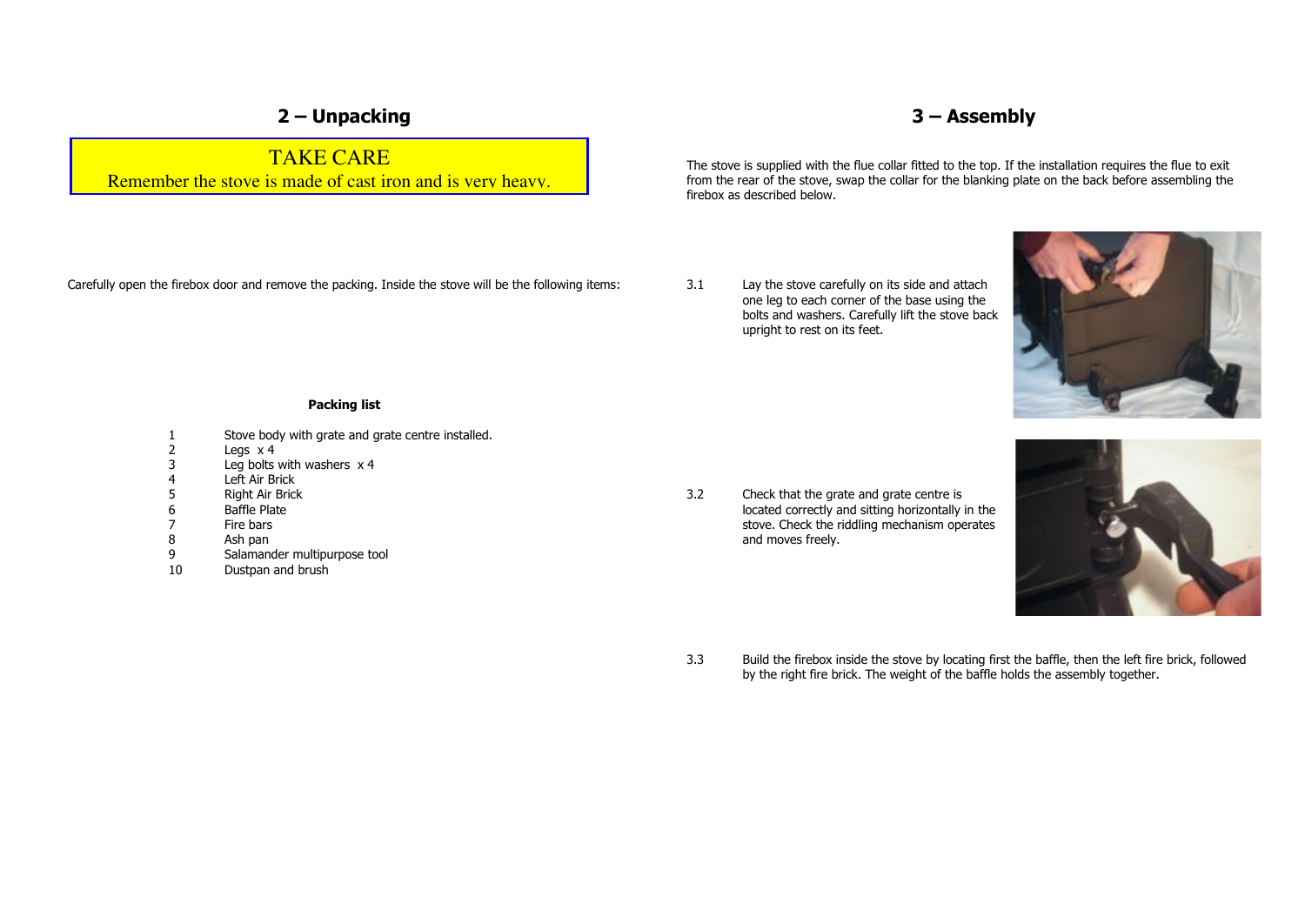# **4 – Components**

# **5 – Installation**

PLEASE READ THESE INSTRUCTIONS CAREFULLY

For your safety it is very important that your stove is correctly installed. Salamander Stoves cannot accept any responsibility for any fault arising through incorrect installation or use.

# 5.1 **Regulations**

 All national and local regulations, including those referring to national and European standards need to be complied with when installing the stove.

# 5.2 **Installation**

The stove must be installed by a registered installer or approved by your local building control officer.

# 5.3 **Safety clearances**

The stove must be installed with the following minimum safety clearances from combustible materials.

| Salamander eco |                                                 | Side<br>Rear | 400mm<br>450mm             |
|----------------|-------------------------------------------------|--------------|----------------------------|
| Salamander eco | Fitted with side and rear optional heat shields | Side<br>Rear | 150 <sub>mm</sub><br>100mm |

 If the stove is to be installed in a non-combustible recess, it is recommended that 100mm clearance is left at the back and sides for maintenance and to allow air to circulate around the stove.

## 5.4 **Floor**

National and local building regulations must be complied with when considering the floor or hearth where the stove is to be installed. The floor must be capable of bearing the weight of the stove and the hearth temperature which on test was measured at 66.4 deg C on full fire.

# 5.5 **Access for cleaning**

Although access to the flue can be gained by removing the stove firebox components, consideration must be given to installing extra access in the flue system to ensure all sections can be cleaned and maintained.

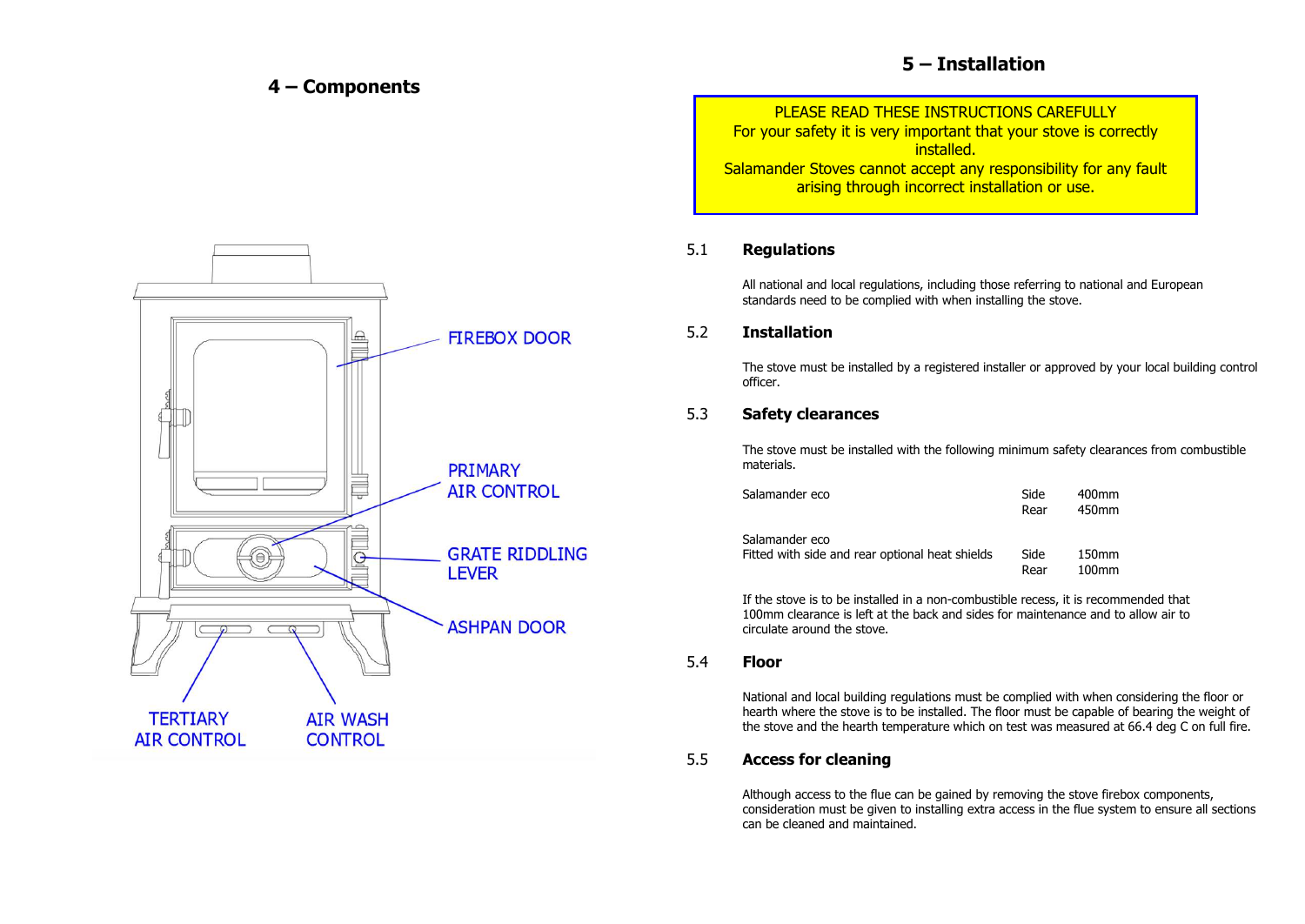# **6 – Operating Instructions**

## 6.1 **Fuel**

#### **Wood**

Use only seasoned timber with a moisture content of less than 20%. Typically this means wood which has been cut and stored in an open dry shelter for between one and two years.

The maximum log size is 200mm x 100mm x 100mm (8" x 4" x 4")

DO NOT BURN wet or unseasoned wood, construction timber, painted or treated wood, driftwood or manufactured board products. Doing so will result in the wood burning inefficiently, and excess smoke, soot and tar will be produced. This will coat and damage the internal components of the stove and flue and could result in a chimney fire.

## **Solid fuel**

Use only manufactured smokeless fuel listed as suitable for use on closed heating appliances.

DO NOT BURN bituminous coal, any petroleum products or liquid fuels.

# 6.2 **Before lighting ………**

If using for the first time, or following a long period out of use, check that the flue is clear and unobstructed.

Check that the riddling control is free to move and is pushed fully in towards the stove.

Check that the ash pan is empty, in position and the ash pan door is closed

# **WARNING**

During the first few times the stove is used, the heat resistant paint will be curing, and may give off small amounts of smoke and odours. This is completely normal for this type of appliance, and the room should be well ventilated.

To aid this process and not damage the stove finish, the first few times a new stove is used the fire should be kept to a moderate size, and not fired vigorously.

## 6.3 **Air Controls**

The Salamander Eco is fitted with three air controls.

#### PRIMARY AIR CONTROL

Located on the front of the ashpan door, the primary air control directs air into the base of the fire. It is **only required when burning solid fuel**.

When burning wood, the control must be kept fully closed (rotate clockwise). Failure to do so will reduce the efficiency of the stove and increase the smoke and carbon monoxide being emitted into the atmosphere.

#### AIR WASH CONTROL

Located below the ashpan door on the right hand side, the air wash control directs air down the window glass in the firebox door and onto the fire burning on the grate.

Lever to the left – minimum air wash Lever to the right – maximum air wash.

When burning wood, the control is used to regulate the rate of burn of the fuel on the grate.

When burning solid fuel, the control should be slightly opened just to ensure that the glass is kept clear.

#### TERTIARY AIR CONTROL

Located below the ashpan door on the left hand side, the tertiary air control directs air into the space above the fire.

Lever to the left  $-$  minimum tertiary air Lever to the right  $-$  maximum tertiary air

When burning wood, the control is used to regulate the secondary burn of the gasses above the fire.

When burning solid fuel, tertiary air is not required and the control should set to minimum (lever to the left). Failure to do so will reduce the efficiency of the stove and increase the smoke and carbon monoxide being emitted into the atmosphere.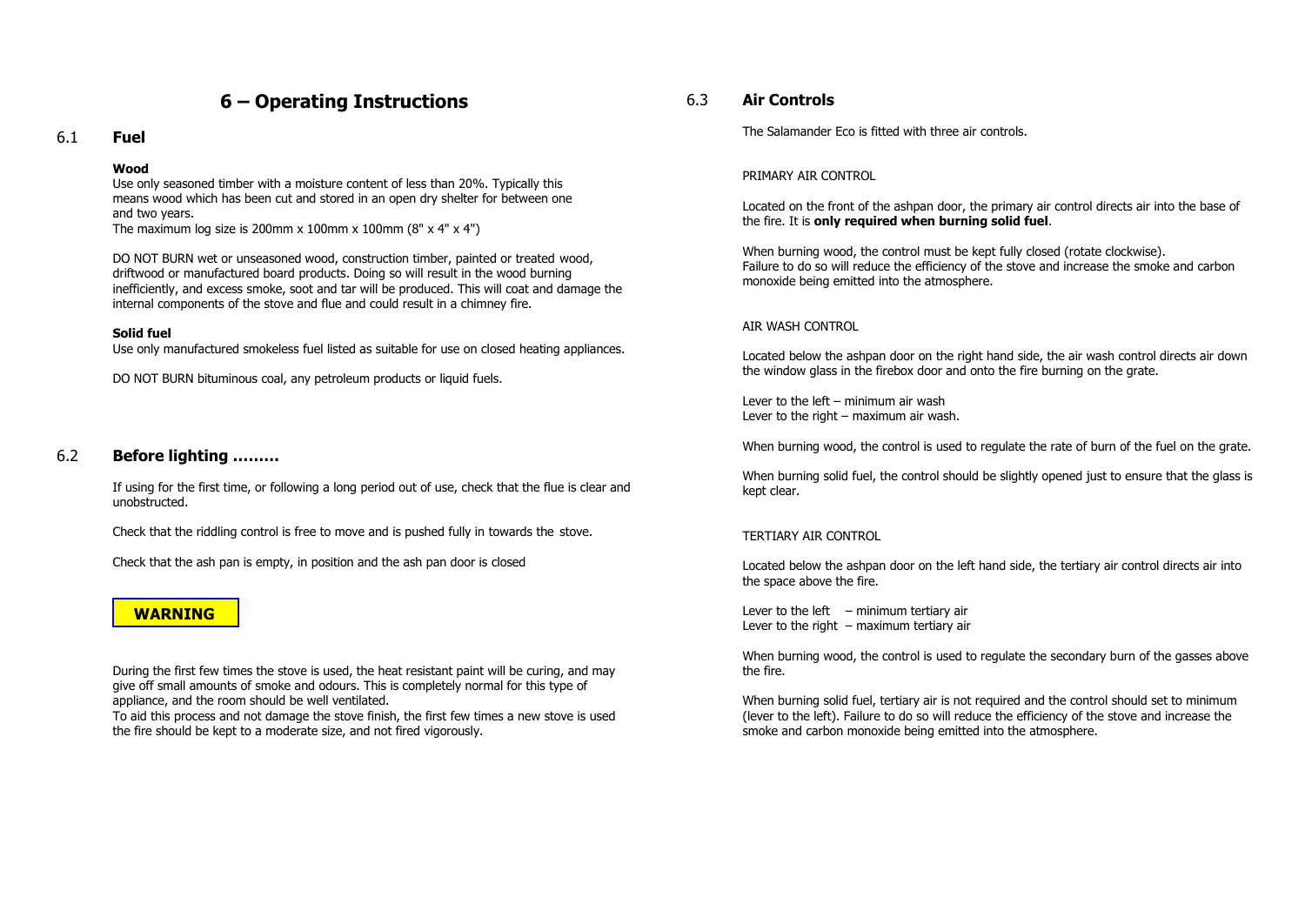# 6.4 **Lighting a wood fire**

When burning wood:

Fully close the primary air control (Turn the wheel on ashpan door fully clockwise)

Fully open the Airwash control (Right hand control below the ashpan door)

Half open the Tertiary air control (Left hand control below the ashpan door)

- Place 2 or 3 firelighters or screwed up newspaper onto the fire grate with about 1 kg of kindling and light the fire with a taper.
- When the firelighters or newspaper are burning, leave the door ajar about 1 to 2 cm to achieve a good draw and avoid condensation. Allow the burning kindling to warm up the chimney.
- After 2 to 5 minutes the chimney should be warm enough create a good draw and the door can be closed.
- Once the kindling has formed a good bed of glowing embers, the stove can be refuelled with 2 or 3 pieces of wood. (Do not be tempted to overfill the firebox and risk fuel falling onto the glass or out the fire as the door is opened. OVERFUELLING CAN ALSO CAUSE EXCESS SMOKE.)

Close the door, and once the new fuel is burning fully, the airwash and tertiary air controls can be adjusted to obtain the desired burn rate.

When opening the door, always open gently for the first 2 to 3 cm to allow the pressure to equalise and stop smoke from escaping.

The stove should not be operated with either door left open for long periods as excess smoke may be generated.

The stove door should never be left open when the stove is in use.

Under normal chimney draught conditions expect to refuel the stove every 45 to 60 minutes.

Operation with the air controls open can cause excess smoke. The stove must not be operated with the air controls or door left open except as directed in these instructions.

# **Refuelling**

If there is insufficient burning material in the firebed to light a new fuel charge, excessive smoke emission can occur. Refuelling must be carried out onto a sufficient quantity of glowing embers and ash that the new fuel charge will ignite in a reasonable period. If there are too few embers in the fire bed, add suitable kindling to prevent excessive smoke.

#### **Remember**

Wood that is smouldering and producing smoke with no flame, is burning very inefficiently and producing unburnt gases and soot that deposit on the inside of the stove, flue and the door glass.

Wood burns best when lying on a bed of about 1cm of ash.

Burning the stove too slowly is not recommended as this is very inefficient and produces unburnt gases and deposits in the stove. It is therefore not recommended that the stove is left lit overnight.

After refuelling, increase the amount of air to get the wood lit as quickly as possible. Once lit reduce the air again.

It will take time to get to know your stove and how best to operate it under different conditions. The type and condition of the wood, chimney draught, weather, wind and outside temperature will all slightly change the way the wood burns and therefore how you should use the stove.

When in use, burning the stove vigorously for a short period will remove any build up of unwanted deposits on the inside of the stove and glass.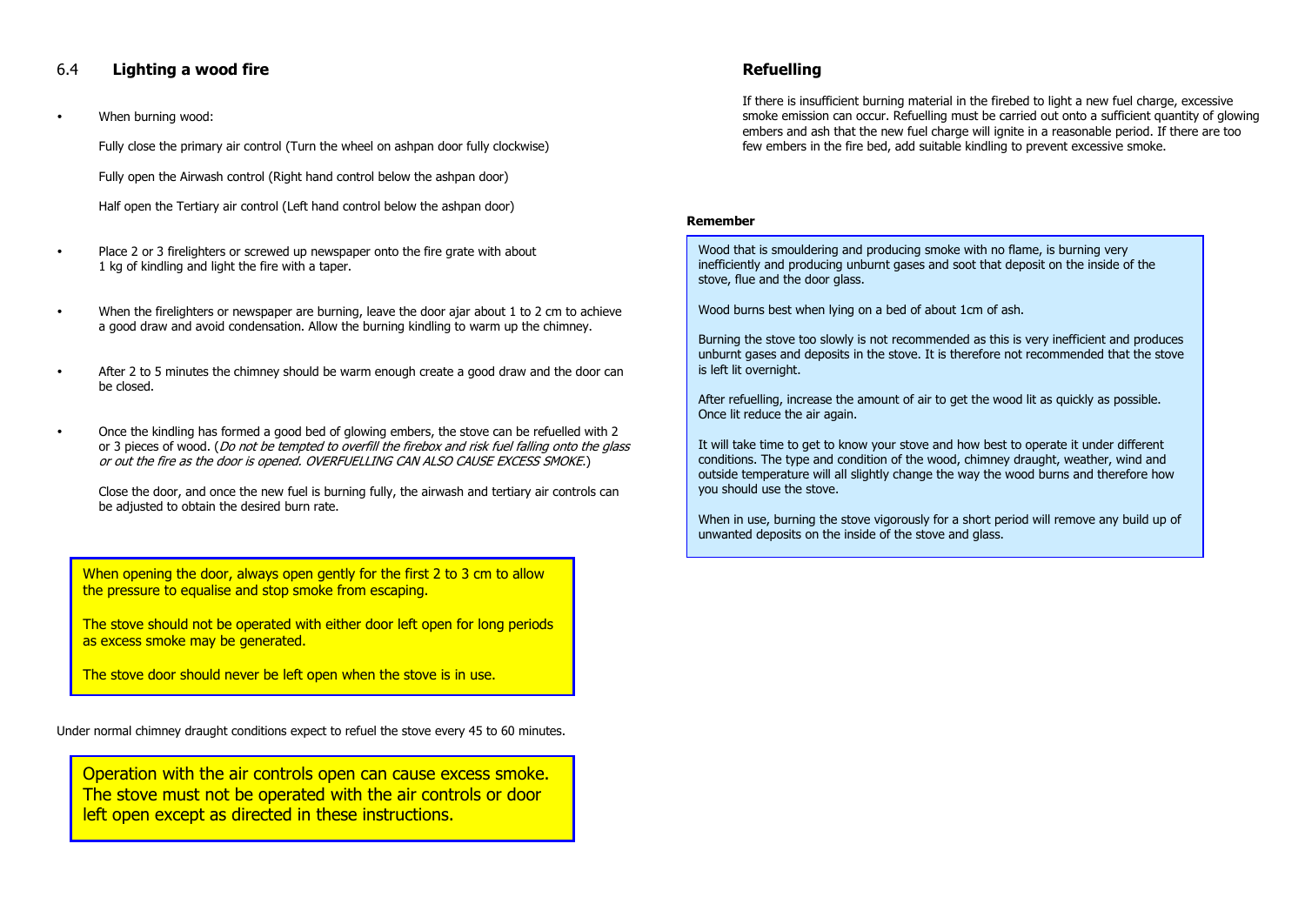# 6.5 **Lighting a solid fuel fire**

When burning manufactured smokeless solid fuel:

 Fully open the Primary air control (Turn wheel on ashpan door fully anticlockwise) Half open the Airwash control (Right hand control below the ashpan door central position) Fully close the Tertiary air control (Left hand control below the ashpan door fully to the left)

- Place 2 or 3 firelighters or screwed up newspaper onto the fire grate with about 1 kg of manufactured solid fuel briquettes and light the fire with a taper.
- When the firelighters or newspaper are burning, leave the door ajar about 1 to 2 cm to achieve a good draw and avoid condensation. Allow the fire to warm up the chimney.
- After 2 to 5 minutes the chimney should be warm enough create a good draw and the door can be closed.
- Once the solid fuel is starting to burn, adjust the primary air control to ensure that all the fuel is lit. Once the kindling has formed a good bed of glowing embers the stove can be refuelled with 2 or 3 pieces of wood. (Do not be tempted to overfill the firebox and risk fuel falling onto the glass or out the fire as the door is opened. OVERFUELLING CAN ALSO CAUSE EXCESS SMOKE.)

Close the door. Once the new fuel is burning fully, the airwash and tertiary air controls can be adjusted to obtain the desired burn rate.

# 6.6 **De-ashing the stove**

The action of riddling the grate will allow ash to fall from the bed of the fire into the ash pan underneath.

To riddle the grate, place the forked end of the tool in the slot in the riddling lever (located between the hinges of the bottom door).

Pull and push the lever backwards and forwards and ash will fall through the grate into the ash pan.

# **Remember**



When burning wood, it is good to maintain a bed of ash on the grate about 1cm thick.

Do not be tempted to over riddle the grate, as hot or burning fuel may fall through into the ash pan.

Do not let the ash level in the ash pan get higher than the sides of the pan. This will reduce airflow to the fire through the grate.

tool as shown.



# **WARNING**

Take great care when removing and emptying the ash pan. It may be very hot and still contain burning or smouldering embers and is a fire risk.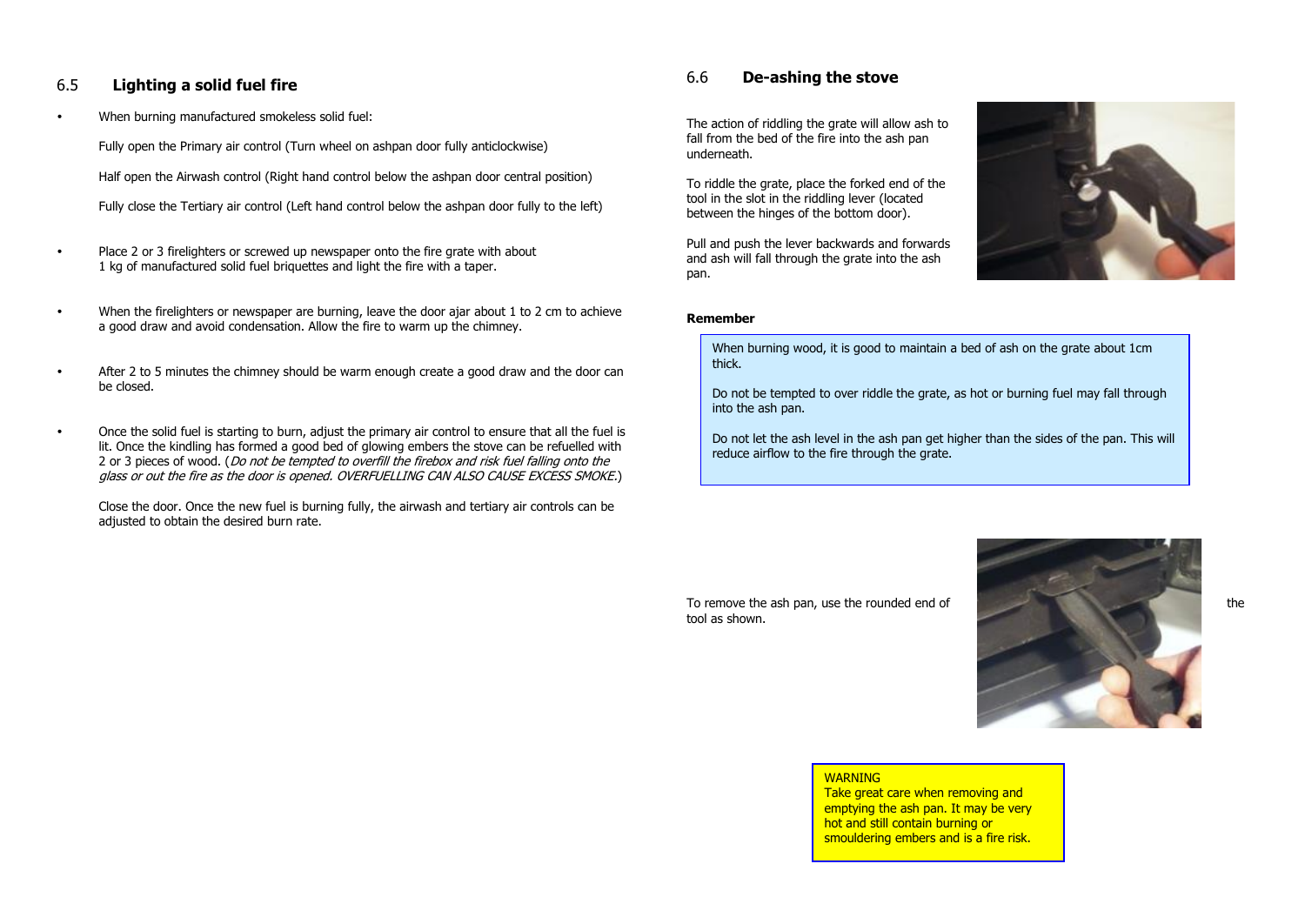# **7 – Guidance on safe operation**

#### **Fire can be very dangerous**

During operation, the stove and all the fittings (door handles and controls) get very hot.

#### **Do not overfire the stove**

It is possible to fire the stove to such an extent that excess smoke may be generated or damage may occur. Look out for parts of the stove or flue glowing red hot. If such a situation occurs, adjust the air supply accordingly to reduce the burning rate.

## **Chimney fire**

In the event of a chimney fire:

- Shut all air controls immediately
- Raise the alarm and evacuate the building
- Call the fire brigade
- Do not re-enter the building

### **Fumes**

If installed, operated and maintained correctly, the stove will not emit fumes into the room other than occasionally very small amounts when re-fuelling or de-ashing.

If fumes are being emitted during normal operation:

- Ventilate the room by opening all doors and windows.
- Let the fire burn out
- Leave the room
- Check the stove, flue and chimney for blockages
- Do not re-use the stove until the cause of the problem has been identified and rectified.
- If required, seek expert help.

### **Adverse weather conditions**

In a small number of installations, very occasionally in specific weather conditions (direction of wind) the draw of the chimney may be affected causing a downdraught and fumes to be emitted into the room. If this is the case, the stove should not be used and advice should be sought from a professional flue installer who would be able to advise on possible solutions such as an anti-downdraught cowl.

Maintenance should only be carried out when the stove is cool.

#### **Before use**

Between fires in the stove it is good practice to keep ash and debris to a minimum. Especially empty the ash pan and ash pan section. Remember that if only burning wood it is recommended to keep a bed of ash about 1cm thick on the grate.

#### **Cleaning the stove**

Clean the outside of the stove with a soft brush.

Regularly remove and clean the baffle and back and side air bricks of soot and debris. Also clean the internal surfaces of the stove. The frequency of cleaning will be dependant on how vigorously the stove has been fired and what fuel has been used.

Any deposits allowed to build up in this area could reduce the lifespan of the stove. Note that if required, the flue can be accessed for cleaning from inside the stove.

#### **Gaskets**

The rope gaskets in both doors will need regular inspection to check the condition and to ensure that the doors seal, and full control of the air supply to the fire can be maintained.

#### **Stove glass**

Clean the stove glass only when cool with a specialist glass cleaner. Use of any abrasive cleaner will scratch the glass and make subsequent cleaning more difficult.

## **Chimney**

It is important to have the chimney cleaned at least once a year. Regular inspection and cleaning of the internal components of the stove can indicate if the chimney requires more frequent cleaning.

If the stove has been unused for an extended period (during the summer), the chimney should be checked by a competent person before use.

### Note:

All parts that are in direct contact with the fire (grate, baffle, back and side air bricks, and underside top airbox) are considered as normal wear parts. Their life will be dependant on how vigorously the stove is operated and they must be inspected and maintained on a regular basis. If they become worn, damaged or not positioned correctly, non wear parts such as the stove top and sides will be exposed to excessive heat and may be damaged.

### **Remember**

If the stove is not to be used for an extended period, set both air controls to half open to allow an airflow through the stove and avoid condensation.

# **8 - Maintenance**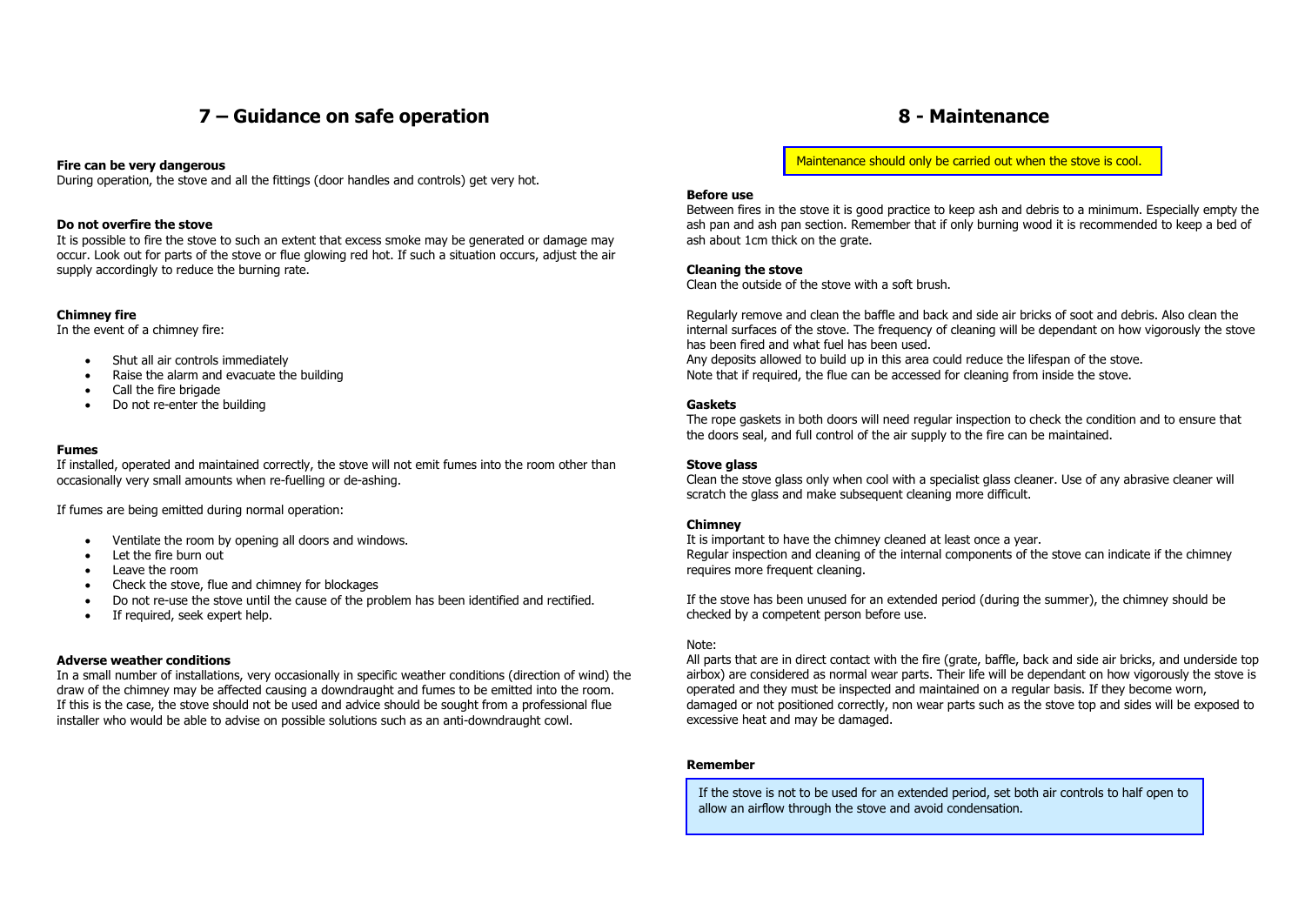# **9 – Fault Finding**

## **Fire will not burn:**

 The fuel is too wet and not suitable Air inlets to the stove are blocked The flue is blocked or restricted Inadequate air supply into the room

## **Soot build up on glass:**

 Fuel is too wet Fuel pieces are too large and "smouldering" rather than burning The stove operating temperature is too low The stove is being run too "slow" with not enough air Poor chimney draw Too little secondary air washing over the window

## **Excessive wear on internal parts**

 Stove fired too vigorously Too little air passing through the bottom grate Use of wood that is too dry (eg wood from old furniture)

# **10 – Spare Parts**

A full range of products are available to maintain your stove including;

Rope Rope Glue Glass cleaner Stove paint

All individual components of the Salamander eco stove are available as spares.

For the complete list of available spares with prices, go to www.salamanderstoves.com

# **11 - Salamander Eco Stove Performance Results**

## **Wood Logs Results, 0.80 hour refuels**

| <b>Parameter</b>                                 |                    | A19/135-1 | A19/135-2 | A19/135-3 | Mean |
|--------------------------------------------------|--------------------|-----------|-----------|-----------|------|
| Test duration                                    | h                  | 0.75      | 0.78      | 0.75      | 0.76 |
| Total efficiency                                 | $\%$               | 80.1      | 79.0      | 79.2      | 79.4 |
| Nominal heat output                              | kW                 | 4.2       | 4.0       | 4.2       | 4.1  |
| Mean CO emission (at $13\%$ O <sub>2</sub> )     | $\%$               | 0.11      | 0.08      | 0.08      | 0.09 |
| Mean flue gas temperature                        | ٥C                 | 277       | 269       | 276       | 274  |
| Flue gas mass flow                               | q/s                | 3.5       | 3.8       | 3.8       | 3.7  |
| Mean $C_nH_m$ emission (@13% O <sub>2</sub> )    | Nmq/m <sup>3</sup> | 114       | 107       | 94        | 105  |
| Mean NOx emission ( $@13\%$ O <sub>2</sub> )     | Nmq/m <sup>3</sup> | 103       | 88        | 87        | 93   |
| DIN Plus particulates ( $@13\%$ O <sub>2</sub> ) | Nmq/m <sup>3</sup> | 28        | 22        | 20        | 23   |

## **Maxibrite Solid Fuel Results, 1.00 hour refuels**

| <b>Parameter</b>                                 |                    | A19/265-1 | A19/265-2 | Mean |
|--------------------------------------------------|--------------------|-----------|-----------|------|
| Test duration                                    | h                  | 1.05      | 1.05      | 1.05 |
| Total efficiency                                 | $\%$               | 79.9      | 82.8      | 81.4 |
| Nominal heat output                              | kW                 | 3.9       | 4.2       | 4.1  |
| Mean CO emission (at 13 $%$ O <sub>2</sub> )     | %                  | 0.09      | 0.09      | 0.09 |
| Mean flue gas temperature                        | оC                 | 257       | 223       | 240  |
| Flue gas mass flow                               | g/s                | 3.0       | 3.1       | 3.1  |
| Mean $C_nH_m$ emission (@13% O <sub>2</sub> )    | Nmq/m <sup>3</sup> | 26        | 58        | 42   |
| Mean NOx emission ( $@13\%$ O <sub>2</sub> )     | Nmq/m <sup>3</sup> | 75        | 64        | 70   |
| DIN Plus particulates ( $@13\%$ O <sub>2</sub> ) | Nmq/m <sup>3</sup> | 29        | 17        | 24   |

All efficiencies in are Net values